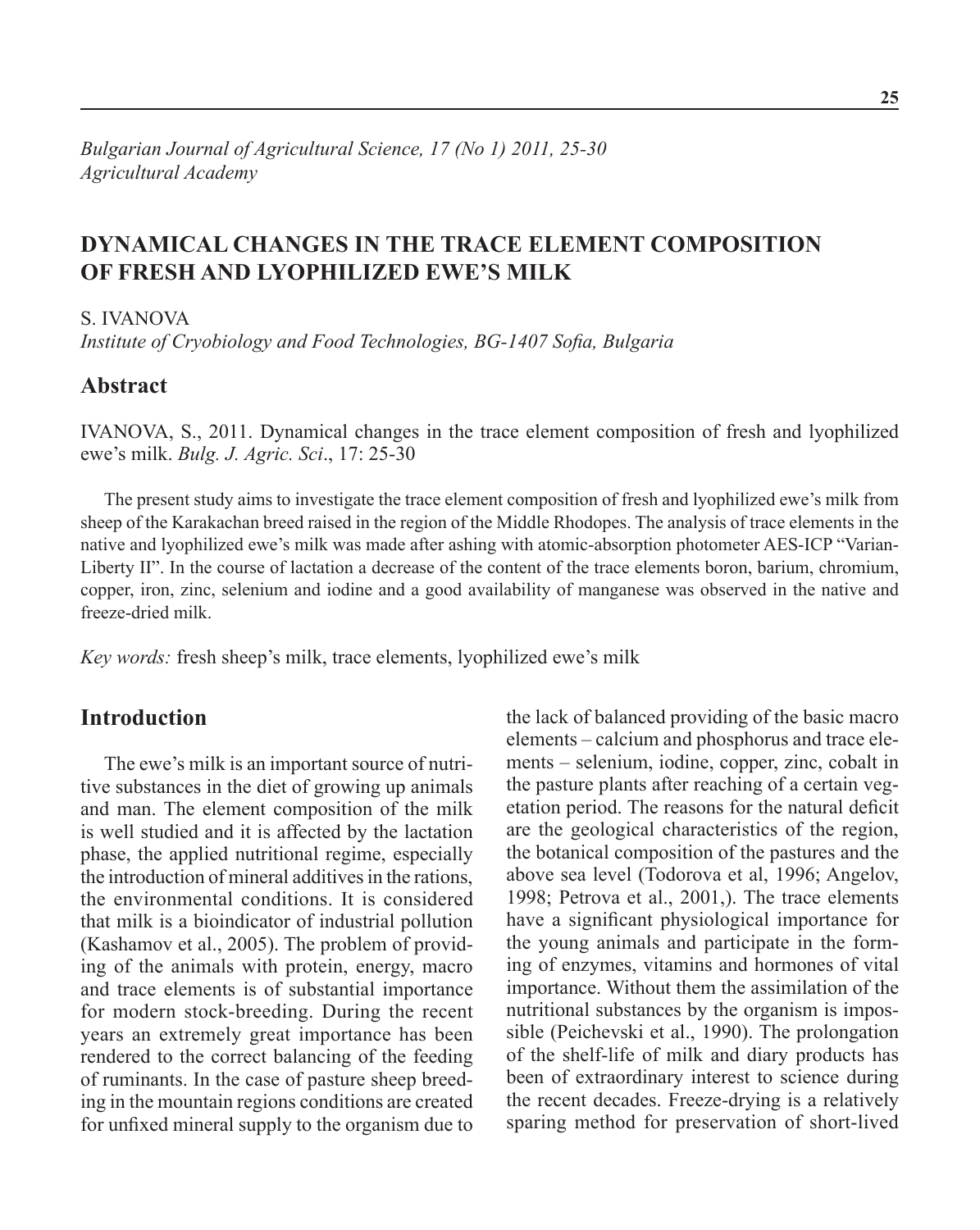products due to the fact that their initial qualities remain unchanged (Georgieva et al., 2007).

The objective of the present work is to assess the concentration of trace elements in fresh and lyophilized ewe's milk from sheep of the Karakachan breed, raised on pastures.

### **Material and Methods**

The investigation was carried out with ten sheep of the Karakachan breed, raised in the region of the Middle Rhodopes, at second lactation.

The milk samples were gathered individually during the evening milking and were investigated for content of microelements in the months April, May and June. The individual ewe's milk samples were lyophilized at the following parameters: freezing temperature: -35°C, drying temperature: 35°C, thickness of the layer: 1 cm and duration of the lyophilization process – 24h.

The mineral composition of the raw and lyophilized ewe's milk was determined by dry ashing of the sample and its mineralization in a muffle furnace at  $450^{\circ}$ C for 72 hours. The ash residue

#### **Table 1**

#### **Content of boron in fresh and lyophilized milk**

was dissolved with 6n HCl and was diluted with bidistilled water to a certain volume. The analysis of trace elements is made on atomic-emission photometer - AES-ICP "Varian- Liberty II".

The obtained data were processed variation-statistically with software Statistica for Windows.

### **Results and Discussion**

The trace element boron participates in the forming of the bone structures of the organism, stimulates the brain by improving its ability to draw energy from the decomposition of fats and carbohydrates. The recommended daily intake of boron with foods is 3-5 mg. The content of the microelement boron increases in the course of lactation from 0.13 mg/L in April to 0.16 mg/L in June, i.e. its total quantity increases for the period by 23%. After lyophilization as a result of over concentration the content of the trace element boron increases 5,6 times and varies from 0.74 (April) to 0.85 (June) mg/kg (Table 1). Mathematically justified differences for the analyzed fresh and lyophilized ewe's milks were not established.

|                            |                       |           | 30 April      |              |           | $30$ May      | 30 June   |           |               |  |
|----------------------------|-----------------------|-----------|---------------|--------------|-----------|---------------|-----------|-----------|---------------|--|
|                            | $\overline{\text{X}}$ | <b>SD</b> | min-max       | $\mathbf{X}$ | <b>SD</b> | min-max       | X         | <b>SD</b> | min-max       |  |
| Fresh milk, mg/L           | 0.13                  | 0.04      | $0.05 - 0.18$ | 0.14         | 0.03      | $0.05 - 0.17$ | 0.16      | 0.07      | $0.03 - 0.28$ |  |
| Lyophilized milk,<br>mg/kg | 0.74                  | 0.29      | $0.30 - 1.29$ | 0.77         | 0.21      | $0.29 - 1.13$ | 0.85 0.35 |           | $015-144$     |  |

#### **Table 2**

#### **Content of barium in fresh and lyophilized milk**

|                            |      |           | 30 April      |      |           | 30 May        | 30 June |           |               |  |
|----------------------------|------|-----------|---------------|------|-----------|---------------|---------|-----------|---------------|--|
|                            |      | <b>SD</b> | min-max       |      | <b>SD</b> | min-max       |         | <b>SD</b> | min-max       |  |
| Fresh milk, mg/L           | 0.57 | 0.18      | $0.41 - 0.98$ | 0.53 | 0.03      | $0.25 - 0.88$ | 0.67    | 0.07      | $0.37 - 0.92$ |  |
| Lyophilized milk,<br>mg/kg | 3.22 | 0.75      | 2.46-4.88     | 3.01 | 0.21      | 1.46-4.68     | 3.60    | 0.35      | 2.33-4.76     |  |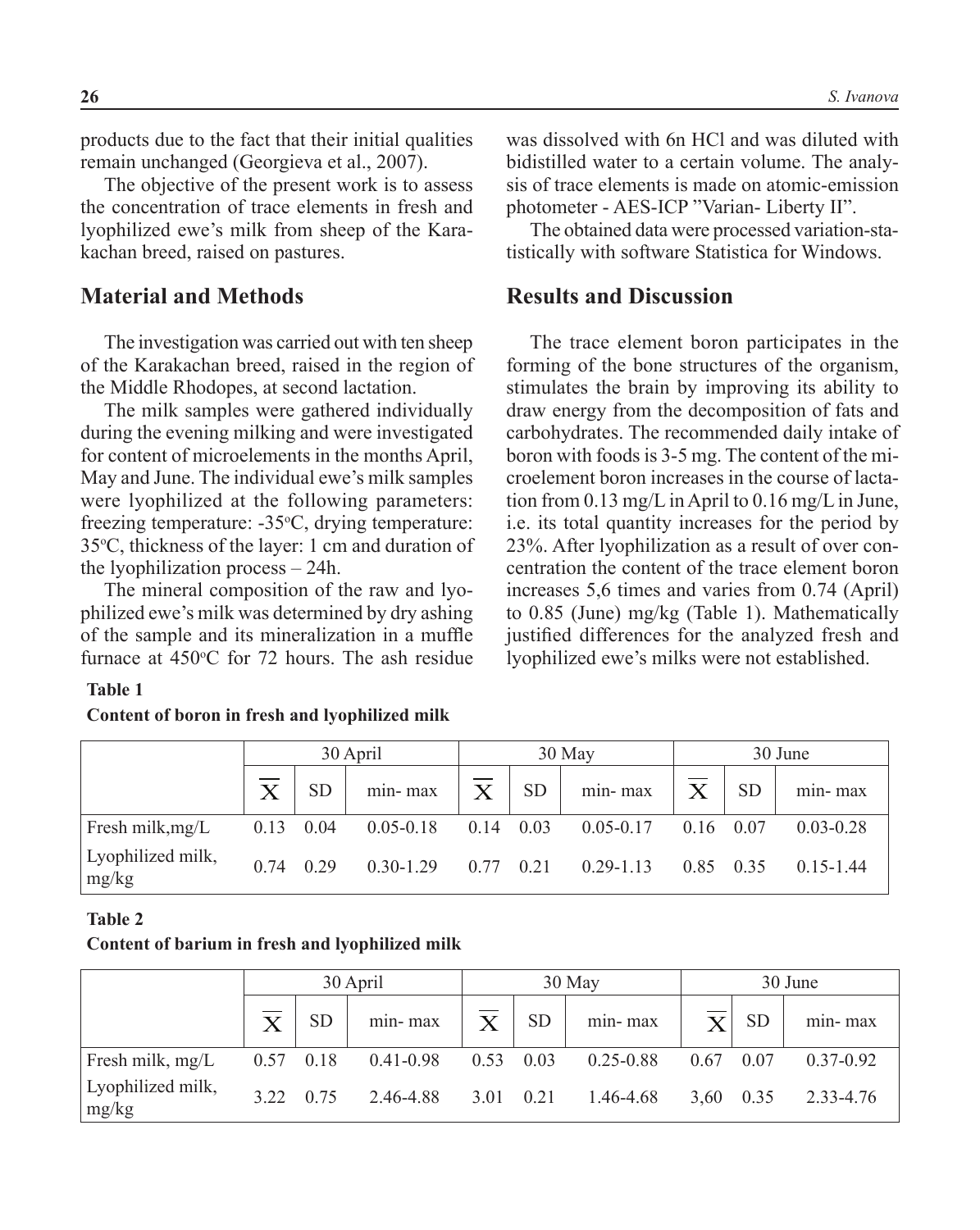#### **Table 3**

#### **Content of chromium in fresh and lyophilized milk**

|                            | 30 April                |                  |               |                   |           | $30$ May      | 30 June            |           |               |  |
|----------------------------|-------------------------|------------------|---------------|-------------------|-----------|---------------|--------------------|-----------|---------------|--|
|                            | $\overline{\mathrm{X}}$ | <b>SD</b>        | min-max       | $\overline{X}$    | <b>SD</b> | min-max       | $\bar{\mathbf{X}}$ | <b>SD</b> | min-max       |  |
| Fresh milk, mg/L           | $0.06$ 0.02             |                  | $0.02 - 0.09$ | $0.05 \quad 0.02$ |           | $0.02 - 0.07$ | 0.05               | 0.02      | $0.02 - 0.08$ |  |
| Lyophilized milk,<br>mg/kg | 0.35                    | $\overline{0}$ 1 | $0.14 - 0.47$ | 0.3               | 0.11      | $0.14 - 0.36$ | 0.27               | 0.13      | $0.04 - 0.42$ |  |

### **Table 4**

### **Content of copper in fresh and lyophilized milk**

|                            |                         |           | 30 April      |                         |           | 30 May        | 30 June                 |           |               |
|----------------------------|-------------------------|-----------|---------------|-------------------------|-----------|---------------|-------------------------|-----------|---------------|
|                            | $\overline{\mathsf{X}}$ | <b>SD</b> | min-max       | $\overline{\mathrm{x}}$ | <b>SD</b> | min-max       | $\overline{\mathbf{v}}$ | <b>SD</b> | min-max       |
| Fresh milk, mg/L           | 0.24                    | 0.07      | $0.13 - 0.37$ | $0.24$ 0.29             |           | $0.12 - 1.06$ | 0.34                    | 0.19      | $0.17 - 0.80$ |
| Lyophilized milk,<br>mg/kg | 1 37                    | 0.39      | $0.77 - 2.07$ | $1.40 \quad 1.67$       |           | $0.51 - 6.36$ | 1.83                    | 0.95      | $0.96 - 4.16$ |

### **Table 5**

#### **Content of iron in fresh and lyophilized milk**

|                            | 30 April              |           |               |                         |                   | 30 May        | 30 June   |           |               |  |
|----------------------------|-----------------------|-----------|---------------|-------------------------|-------------------|---------------|-----------|-----------|---------------|--|
|                            | $\overline{\text{X}}$ | <b>SD</b> | min-max       | $\overline{\mathrm{X}}$ | <b>SD</b>         | min-max       | X         | <b>SD</b> | min-max       |  |
| Fresh milk, mg/L           | 1.00                  | 0.18      | $0.55 - 1.17$ |                         | $0.82 \quad 0.24$ | $0.53 - 1.27$ |           | 1.29 0.35 | $0.86 - 1.83$ |  |
| Lyophilized milk,<br>mg/kg | 585                   | 1,30      | 3.09-8.04     |                         | 4.68 1.35         | $3.01 - 7.21$ | 7.12 2.47 |           | 4.28-11.56    |  |

According to literature data the medium content of boron in milk is 0.18 mg/L (Peichevski et al., 1990). Therefore the fresh and lyophilized ewe's milks are characterized with a relatively good concentration of the element boron and practically don't have a negative effect on human health.

The content of barium in the fresh milks varies from 0.57 to 0.67 mg/L. An increase of the barium quantity in the milks obtained during the studied period is observed. In the course of lactation its concentration increases by 18% (Table 2). For the lyophilized milks an increase of the concentration from 3.22 to 3.60 mg/kg is observed. The toxicological effect of barium or its compounds penetrated in the human organism cause changes of the mucosa, the ion balance is disturbed which results in a decrease of the potassium content in the myocardial cells, the nervous system and the cross muscles (Pasheva et al., 1988).

The quantity of chromium in the native and lyophilized ewe's milk is relatively constant and is in very low concentrations. For the native sheep's milk it is in the range from 0.6 to 0.5 mg/L (Table 3). For the lyophilized milk the concentration of chromium is from 0.35 to 0.27 mg/kg. A trend towards decrease of the concentration during milking is observed.

According to literature data the content of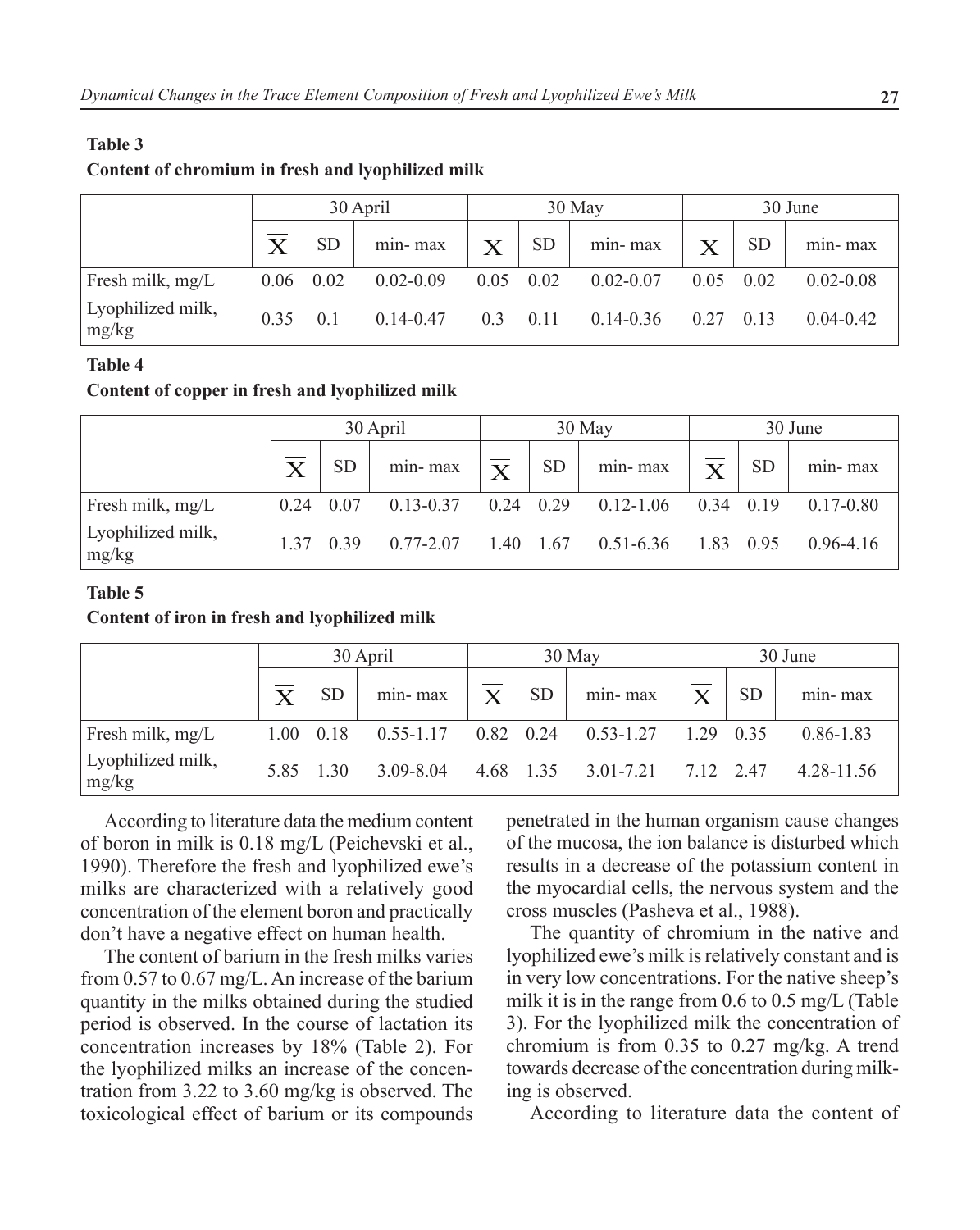copper in milk varies from  $0.27 - 0.30$  mg/L. The concentration of copper in the native product during the period range from 0.24 (April) to 0.34 (June) mg/L, i.e. there is a trend towards increases in June by 41% (Table 4). For the analyzed milks a content of copper above the admissible concentration was established. The content of copper varies from 1.37 to 1.83 mg/kg.

The content of iron in the raw milk in the course of lactation is with variable values. In April its quantity is 1.00 mg/L, in May its concentration decreases to 0.82 mg/L and in June the values of the concentration reach up to 1.29 mg/L. The level of the iron in the lyophilized milk is relatively low and is in the range from 4.68 to 7.12 mg/kg (Table 5). Peichevski (1990) established values of the iron from 2.25 to 77.19 mg/kg.

Manganese is an important microelement which participates in the metabolism of carbohydrates, lipids and proteins. Its quantity in the native milk is relatively constant  $-0.07$  mg/L (Table 6). The lyophilized product is also characterized by a

### **Table 6**

### **Content of manganese in fresh and lyophilized milk**

|                            |      |           | 30 April      |                         |           | 30 May        | 30 June                 |           |               |  |
|----------------------------|------|-----------|---------------|-------------------------|-----------|---------------|-------------------------|-----------|---------------|--|
|                            |      | <b>SD</b> | min-max       | $\overline{\mathbf{X}}$ | <b>SD</b> | min-max       | $\overline{\textbf{X}}$ | <b>SD</b> | min-max       |  |
| Fresh milk, mg/L           | 0.07 | 0.04      | $0.04 - 0.15$ | $0,06$ 0.02             |           | $0.03 - 0.09$ | 0.07                    | 0.04      | $0.04 - 0.13$ |  |
| Lyophilized milk,<br>mg/kg | 0.39 | 0.16      | $0.23 - 0.72$ | $0,32$ $0,15$           |           | $0.19 - 0.63$ | 0.40                    | 0.19      | $0.22 - 0.78$ |  |

### **Table 7**

### **Content of zinc in fresh and lyophilized milk**

|                            |                       |           | 30 April                      |              |           | 30 May                                                   | 30 June                 |           |             |  |
|----------------------------|-----------------------|-----------|-------------------------------|--------------|-----------|----------------------------------------------------------|-------------------------|-----------|-------------|--|
|                            | $\overline{\text{X}}$ | <b>SD</b> | $min-max$                     | $\mathbf{X}$ | <b>SD</b> | min-max                                                  | $\overline{\mathbf{X}}$ | <b>SD</b> | min-max     |  |
| Fresh milk, mg/L           |                       |           | 3.81 0.85 2.08-4.69 3.98 1.30 |              |           | 1.93-6.17                                                | 442 111                 |           | 2.47-5.80   |  |
| Lyophilized milk,<br>mg/kg |                       |           |                               |              |           | 22.27 5.26 12.38-30.12 22.49 6.72 12.38-32.26 23.80 5.10 |                         |           | 12.88-30.12 |  |

### **Table 8**

### **Content of selenium in fresh and lyophilized milk**

|                                                                        |                       |           | 30 April                                                           |                                    | 30 May    |         |              |           | 30 June   |  |  |  |
|------------------------------------------------------------------------|-----------------------|-----------|--------------------------------------------------------------------|------------------------------------|-----------|---------|--------------|-----------|-----------|--|--|--|
|                                                                        | $\overline{\text{X}}$ | <b>SD</b> | min-max                                                            | $\overline{\overline{\mathrm{X}}}$ | <b>SD</b> | min-max | $\mathbf{X}$ | <b>SD</b> | min-max   |  |  |  |
| Fresh milk, $\mu$ g/L 25.5 7.5 12.7-38.6 18.3* 4.9 12.5-25.0 17.5* 2.8 |                       |           |                                                                    |                                    |           |         |              |           | 13.4-21.7 |  |  |  |
| Lyophilized milk,<br>$\mu$ g/kg                                        |                       |           | 146.1 34.9 71.8-191.7 104.5* 30,9 70.5-166.0 95.6* 17.6 80.3-135.0 |                                    |           |         |              |           |           |  |  |  |

\*Р<0.001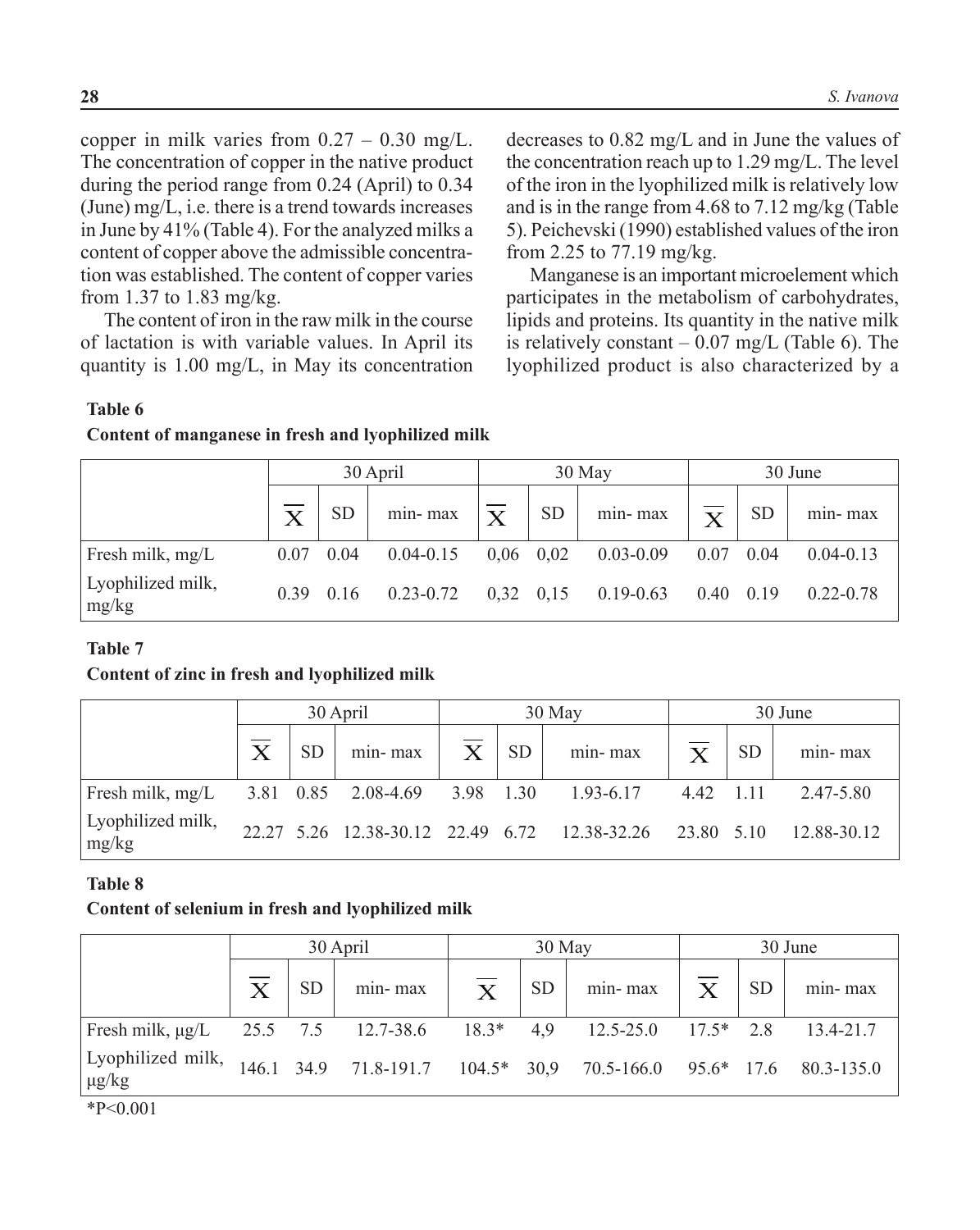|                                 |                       | 30 April  |               | 30 May                               |           |               |                       | 30 June   |               |  |  |
|---------------------------------|-----------------------|-----------|---------------|--------------------------------------|-----------|---------------|-----------------------|-----------|---------------|--|--|
|                                 | $\overline{\text{X}}$ | <b>SD</b> | min-max       | $\overline{\textnormal{\textbf{X}}}$ | <b>SD</b> | min-max       | $\overline{\text{X}}$ | <b>SD</b> | min-max       |  |  |
| Fresh milk, $\mu$ g/L           | 25.7 2.54             |           | $22.0 - 30.0$ | 17.8                                 | 2.3       | $13.0 - 22.0$ | 14.1                  | -19       | $11.0 - 17.0$ |  |  |
| Lyophilized milk,<br>$\mu$ g/kg | 148.8                 | 109       | 137.1-169.6   | 101.8                                | 19.2      | 73.3-139.6    | 76.3                  | 8.7       | 64.4-88.5     |  |  |
| $*P<0.001$                      |                       |           |               |                                      |           |               |                       |           |               |  |  |

## **Table 9 Content of iodine in fresh and lyophilized milk**

relatively constant concentration. According to literature data the content of manganese is from 0.116 to 0.65 mg/kg, i.e. the obtained milks are with a very good availability of manganese.

According to literature data the content of zinc in the dry milk varies from 7.74 to 22.5 mg/ kg (Dimitrov et al., 2008). In the course of lactation the concentration increases from 3.81 to 4.42 mg/L in the fresh milk. In the lyophilized milk the content of zinc varies in the range from 22.27 to 23.80 mg/kg (Table 7). A trend towards increasing its concentration during lactation is observed.

In the course of lactation the selenium in the fresh milk decreased from 25.5% at the beginning to 17.5% at the end, i.e. its content decreased by 45.7% for the studied period. The case after lyophilization is analogous. Considerable variations of the content of selenium were observed in April in the native milk (from 12.7 to 38.6 μg/L and also in the lyophilized sheep's milk (from 71.8 to 191.7 μg/L.Inconsiderable changes in selenium values were established in June: from 13.4 to 21.7 μg/L for the fresh milk and from 80.3 to 135 μg/kg for the lyophilizate (Table 8). A mathematical authenticity between the analyzed samples for selenium for the different months was established as follows: April-May (P<0.001), April-June (P<0.001) for both the native and the lyophilized milk.

The iodine in the fresh milk decreases during lactation from 25.7 μg/L at the beginning to 14.1 μg/L at the end, i.e. its content in the milk decreases considerably (by 82%) for the period (Table 9) As a result of the technological processing the iodine content increases due to over concentration, but the trend towards decrease (by 95%) of its quantity in the lyophilized milk remains during the period. Considerable variations of the iodine concentration in the fresh and lyophilized milks are not observed but the differences between the results obtained for April-May (P<0.001) and April-June (P<0.001) for the native and also for the freeze dried milk are statistically authentic.

## **Conclusions**

On the basis of the carried out investigations the following conclusions can be made.

Freeze drying is an appropriate method for obtaining of dairy products with high content of trace elements due to over concentration of the source raw material.

The availability of trace elements in the milk during lactation is extremely low, i.e. the animals are bred under conditions of deficit. The content of manganese makes an exception.

The microelements are extremely important components of milk, necessary for the vital activity of the growing up animals and for human nutrition, as well as for the next technological processing for obtaining of diary products.

## **References**

**Angelov, L.,** 1998. Effect of the selenium-iodine deficit during pregnancy and lactation on the milkiness, the secretion of milk fats and milk protein on sheep of